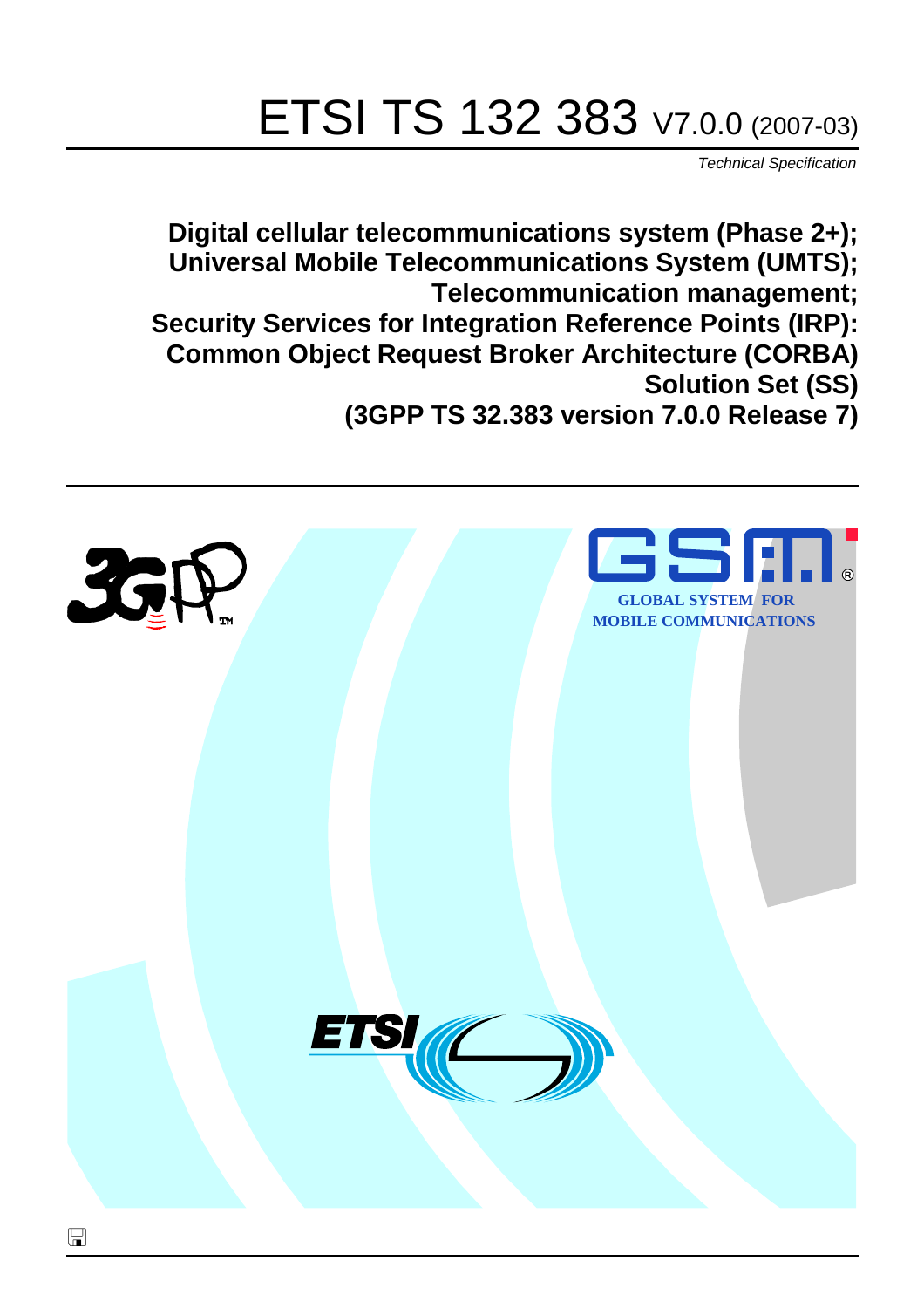Reference DTS/TSGS-0532383v700

> Keywords GSM, UMTS

#### **ETSI**

#### 650 Route des Lucioles F-06921 Sophia Antipolis Cedex - FRANCE

Tel.: +33 4 92 94 42 00 Fax: +33 4 93 65 47 16

Siret N° 348 623 562 00017 - NAF 742 C Association à but non lucratif enregistrée à la Sous-Préfecture de Grasse (06) N° 7803/88

#### **Important notice**

Individual copies of the present document can be downloaded from: [http://www.etsi.org](http://www.etsi.org/)

The present document may be made available in more than one electronic version or in print. In any case of existing or perceived difference in contents between such versions, the reference version is the Portable Document Format (PDF). In case of dispute, the reference shall be the printing on ETSI printers of the PDF version kept on a specific network drive within ETSI Secretariat.

Users of the present document should be aware that the document may be subject to revision or change of status. Information on the current status of this and other ETSI documents is available at <http://portal.etsi.org/tb/status/status.asp>

If you find errors in the present document, please send your comment to one of the following services: [http://portal.etsi.org/chaircor/ETSI\\_support.asp](http://portal.etsi.org/chaircor/ETSI_support.asp)

#### **Copyright Notification**

No part may be reproduced except as authorized by written permission. The copyright and the foregoing restriction extend to reproduction in all media.

> © European Telecommunications Standards Institute 2007. All rights reserved.

**DECT**TM, **PLUGTESTS**TM and **UMTS**TM are Trade Marks of ETSI registered for the benefit of its Members. **TIPHON**TM and the **TIPHON logo** are Trade Marks currently being registered by ETSI for the benefit of its Members. **3GPP**TM is a Trade Mark of ETSI registered for the benefit of its Members and of the 3GPP Organizational Partners.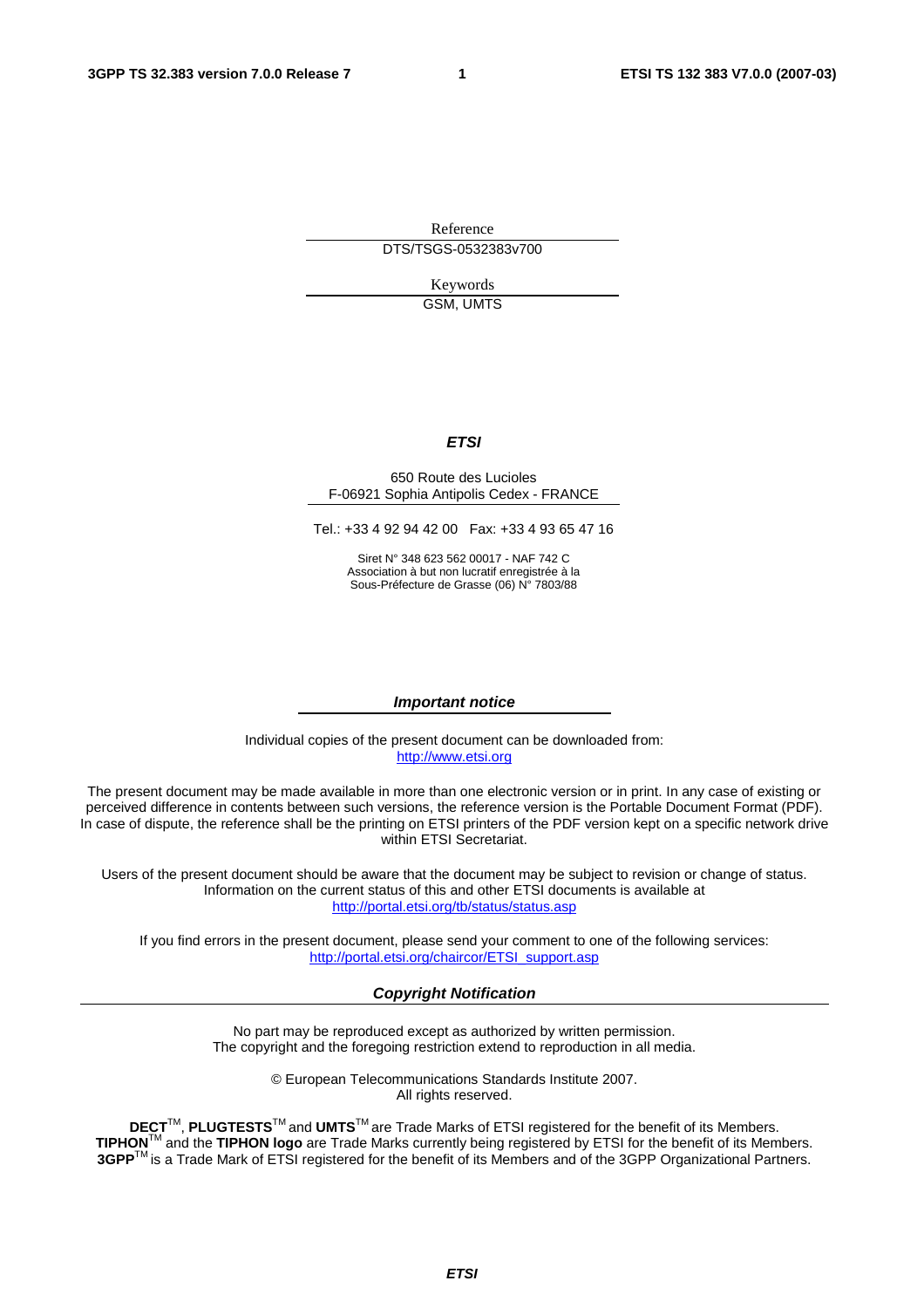## Intellectual Property Rights

IPRs essential or potentially essential to the present document may have been declared to ETSI. The information pertaining to these essential IPRs, if any, is publicly available for **ETSI members and non-members**, and can be found in ETSI SR 000 314: *"Intellectual Property Rights (IPRs); Essential, or potentially Essential, IPRs notified to ETSI in respect of ETSI standards"*, which is available from the ETSI Secretariat. Latest updates are available on the ETSI Web server ([http://webapp.etsi.org/IPR/home.asp\)](http://webapp.etsi.org/IPR/home.asp).

Pursuant to the ETSI IPR Policy, no investigation, including IPR searches, has been carried out by ETSI. No guarantee can be given as to the existence of other IPRs not referenced in ETSI SR 000 314 (or the updates on the ETSI Web server) which are, or may be, or may become, essential to the present document.

#### Foreword

This Technical Specification (TS) has been produced by ETSI 3rd Generation Partnership Project (3GPP).

The present document may refer to technical specifications or reports using their 3GPP identities, UMTS identities or GSM identities. These should be interpreted as being references to the corresponding ETSI deliverables.

The cross reference between GSM, UMTS, 3GPP and ETSI identities can be found under [http://webapp.etsi.org/key/queryform.asp.](http://webapp.etsi.org/key/queryform.asp)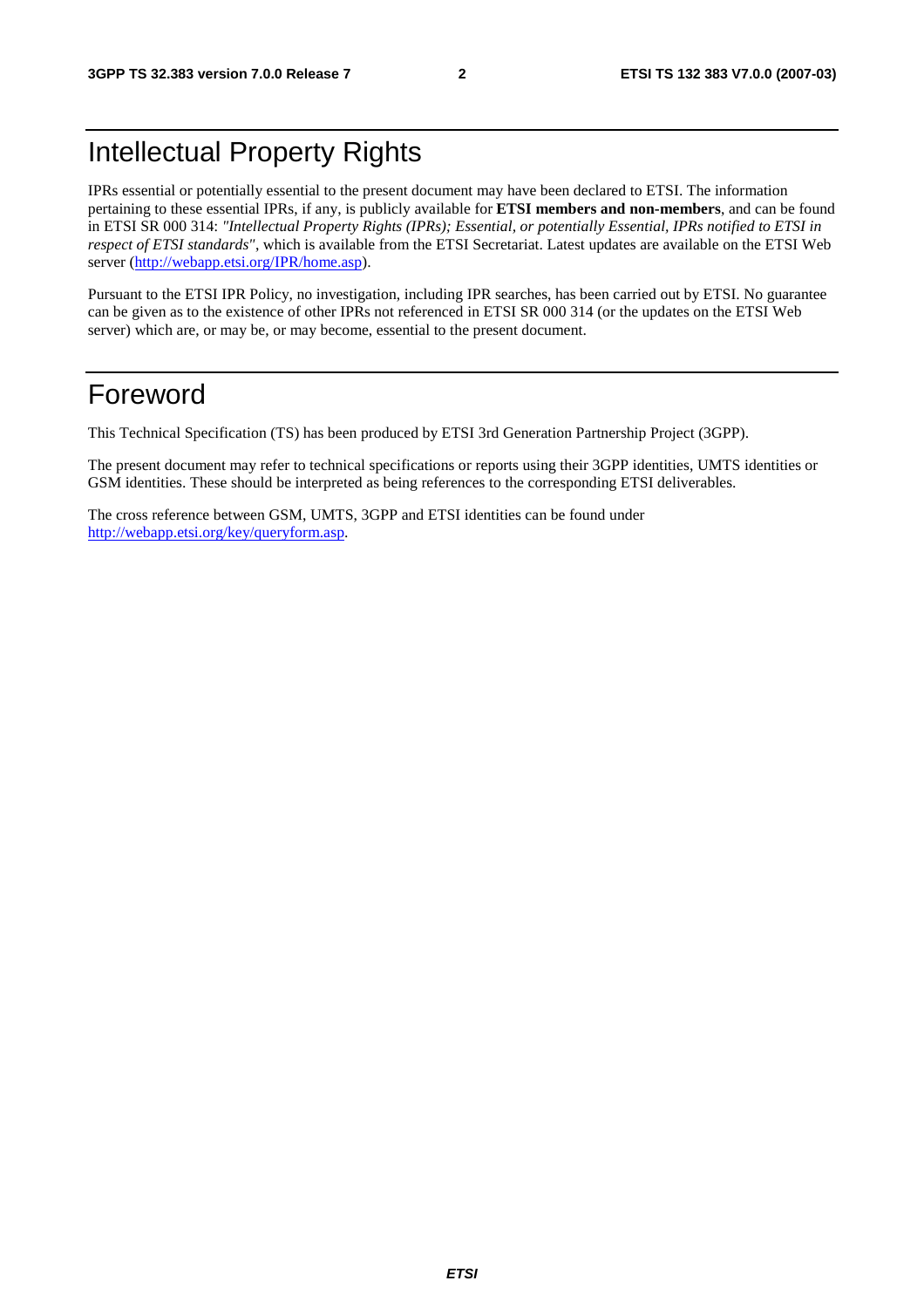#### $\mathbf{3}$

## Contents

| 1                             |  |
|-------------------------------|--|
| 2                             |  |
| 3<br>3.1<br>3.2               |  |
| $\overline{4}$                |  |
| 5<br>5.1<br>5.2<br>5.3<br>5.4 |  |
| Annex A (normative):          |  |
| A.1                           |  |
| A.2                           |  |
| A.3                           |  |
| <b>Annex B</b> (informative): |  |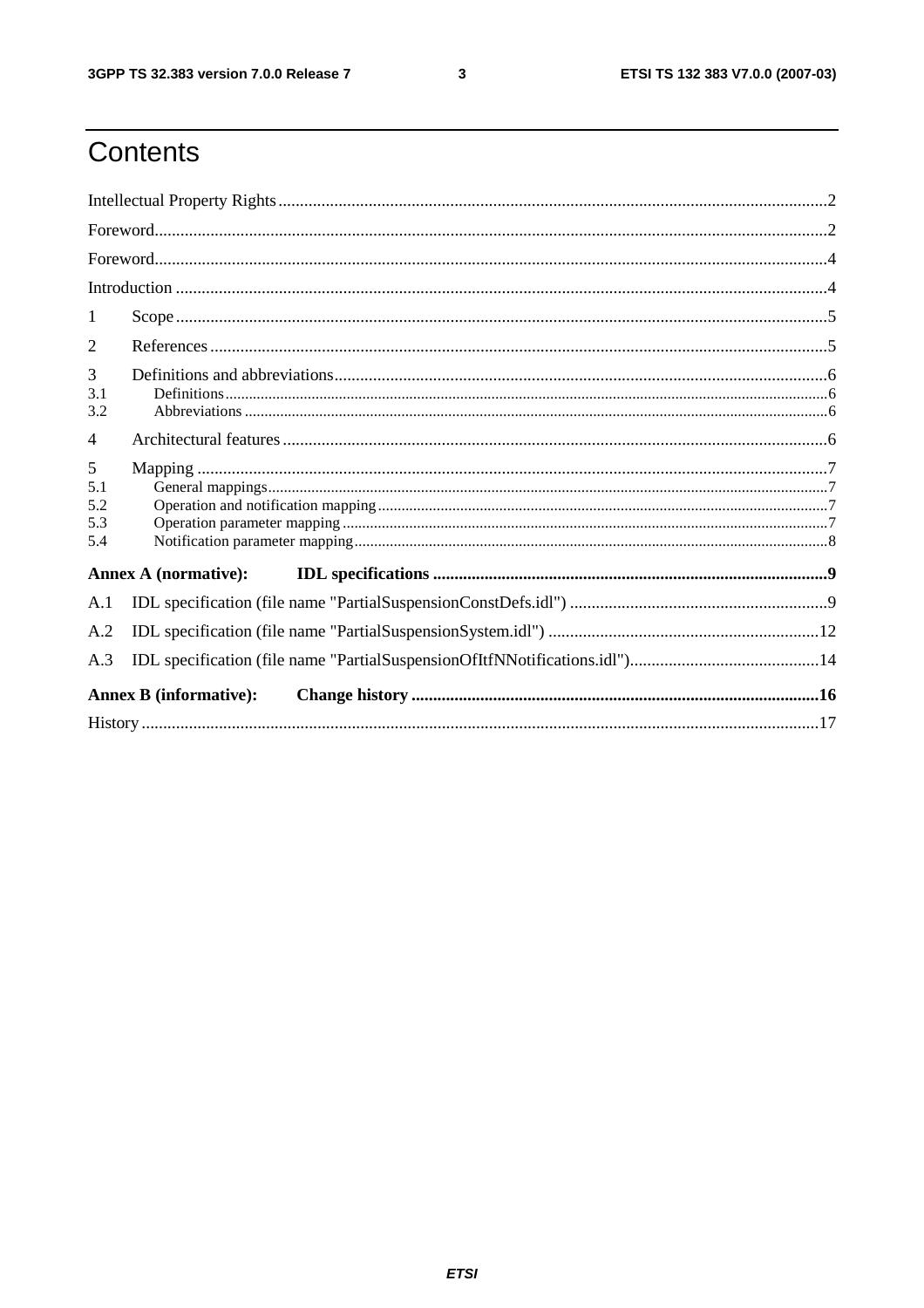#### Foreword

This Technical Specification has been produced by the 3<sup>rd</sup> Generation Partnership Project (3GPP).

The contents of the present document are subject to continuing work within the TSG and may change following formal TSG approval. Should the TSG modify the contents of the present document, it will be re-released by the TSG with an identifying change of release date and an increase in version number as follows:

Version x.y.z

where:

- x the first digit:
	- 1 presented to TSG for information;
	- 2 presented to TSG for approval;
	- 3 or greater indicates TSG approved document under change control.
- y the second digit is incremented for all changes of substance, i.e. technical enhancements, corrections, updates, etc.
- z the third digit is incremented when editorial only changes have been incorporated in the document.

#### Introduction

The present document is part 3 of a multi-part TS covering the 3<sup>rd</sup> Generation Partnership Project: Technical Specification Group Services and System Aspects; Telecommunication Management; Partial Suspension of Itf-N Integration Reference Point (IRP), as identified below:

- 32.381: "Partial Suspension of Itf-N Integration Reference Point: Requirements".
- 32.382: "Partial Suspension of Itf-N Integration Reference Point: Information Service (IS)".
- **32.383: "Partial Suspension of Itf-N Integration Reference Point: Common Object Request Broker Architecture (CORBA) Solution Set".**
- 32.385: Partial Suspension of Itf-N Integration Reference Point (IRP): eXtensible Markup Language (XML) definitions.

The Itf-N interface is built up by a number of Integration Reference Points (IRPs) and a related Name Convention, which realise the functional capabilities over this interface. The basic structure of the IRPs is defined in 3GPP TS 32.101 [1] and 3GPP TS 32.102 [2].

Information of an event is carried in notification. An IRPAgent (typically an EM or a NE) emits notifications (see 3GPP TS 32.302 [3]. IRPManager (typically a network management system) receives notifications. In certain scenarios floods of unwanted notifications including alarms will be sent to the IRP manager by network object instances. Thereby the interface and the management systems bear unnecessary load. Even worse: The operator's awareness is drawn away from really urgent events.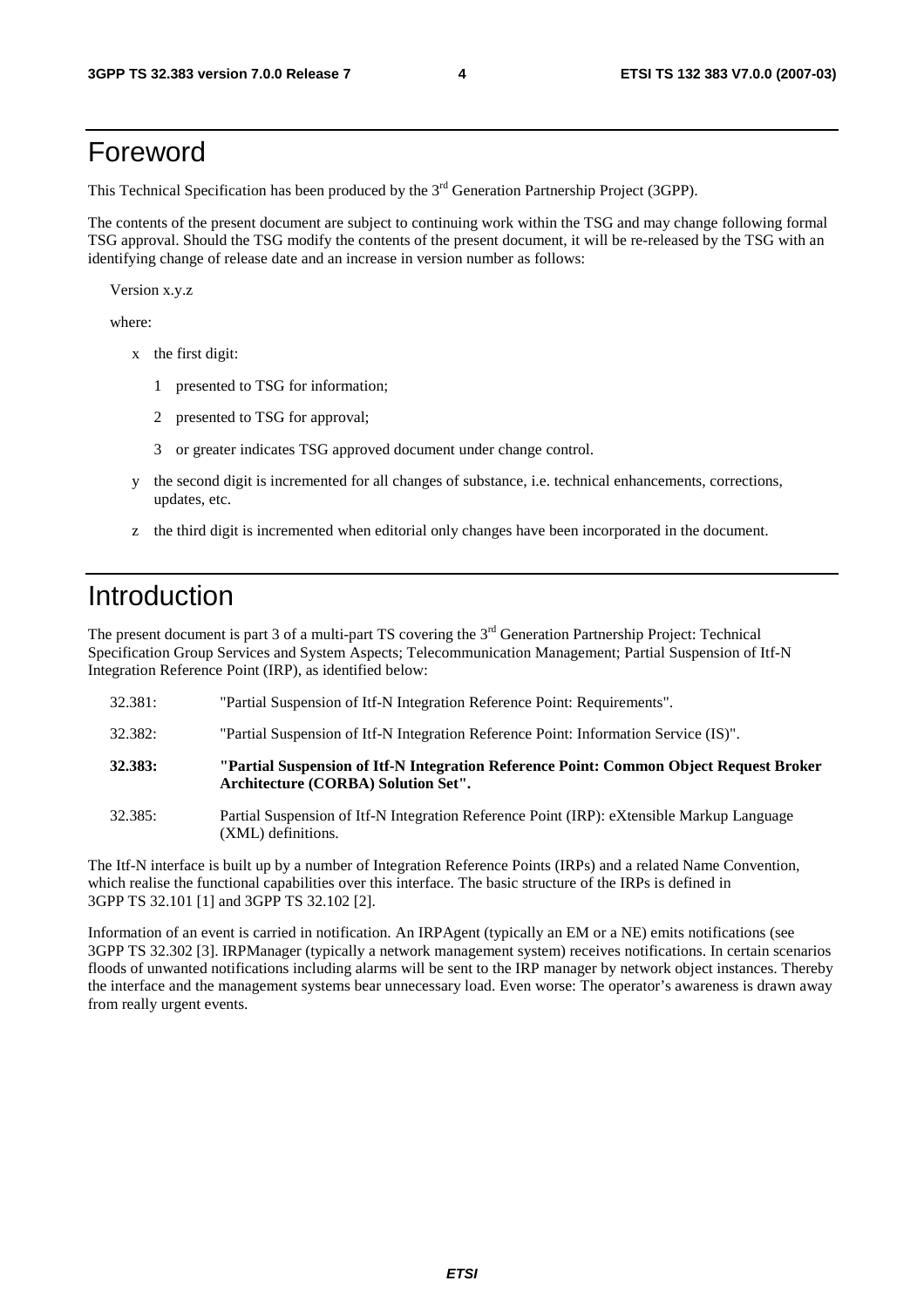#### 1 Scope

The purpose of Partial Suspension of Itf-N IRP is to define an interface through which an IRPManager can suspend the forwarding of notifications via Itf-N which were generated in parts of the managed systems.

The present document is the "CORBA Solution Set" of Partial Suspension of Itf-N IRP for the IRP whose semantics is specified in Partial Suspension of Itf-N IRP: Information Service (3GPP TS 32.382 [5]).

## 2 References

The following documents contain provisions that, through reference in this text, constitute provisions of the present document.

- References are either specific (identified by date of publication, edition number, version number, etc.) or non-specific.
- For a specific reference, subsequent revisions do not apply.
- For a non-specific reference, the latest version applies. In the case of a reference to a 3GPP document (including a GSM document), a non-specific reference implicitly refers to the latest version of that document in the same Release as the present document.
- [1] 3GPP TS 32.101: "Telecommunication management; Principles and high level requirements".
- [2] 3GPP TS 32.102: "Telecommunication management; Architecture".
- [3] 3GPP TS 32.302: "Telecommunication management; Configuration Management (CM); Notification Integration Reference Point (IRP): Information Service (IS)".
- [4] 3GPP TS 32.381: "Configuration Management (CM); Notification Partial Suspension of Itf-N Integration Reference Point (IRP): Requirements".
- [5] 3GPP TS 32.382: "Configuration Management (CM); Notification Partial Suspension of Itf-N Integration Reference Point (IRP): Information Service (IS)".
- [6] 3GPP TS 32.622: "Telecommunication management; Configuration Management (CM); Generic network resources Integration Reference Point (IRP): Network Resource Model (NRM)".
- [7] 3GPP TS 32.312: "Telecommunication management; Generic Integration Reference Point (IRP) management; Information Service (IS)".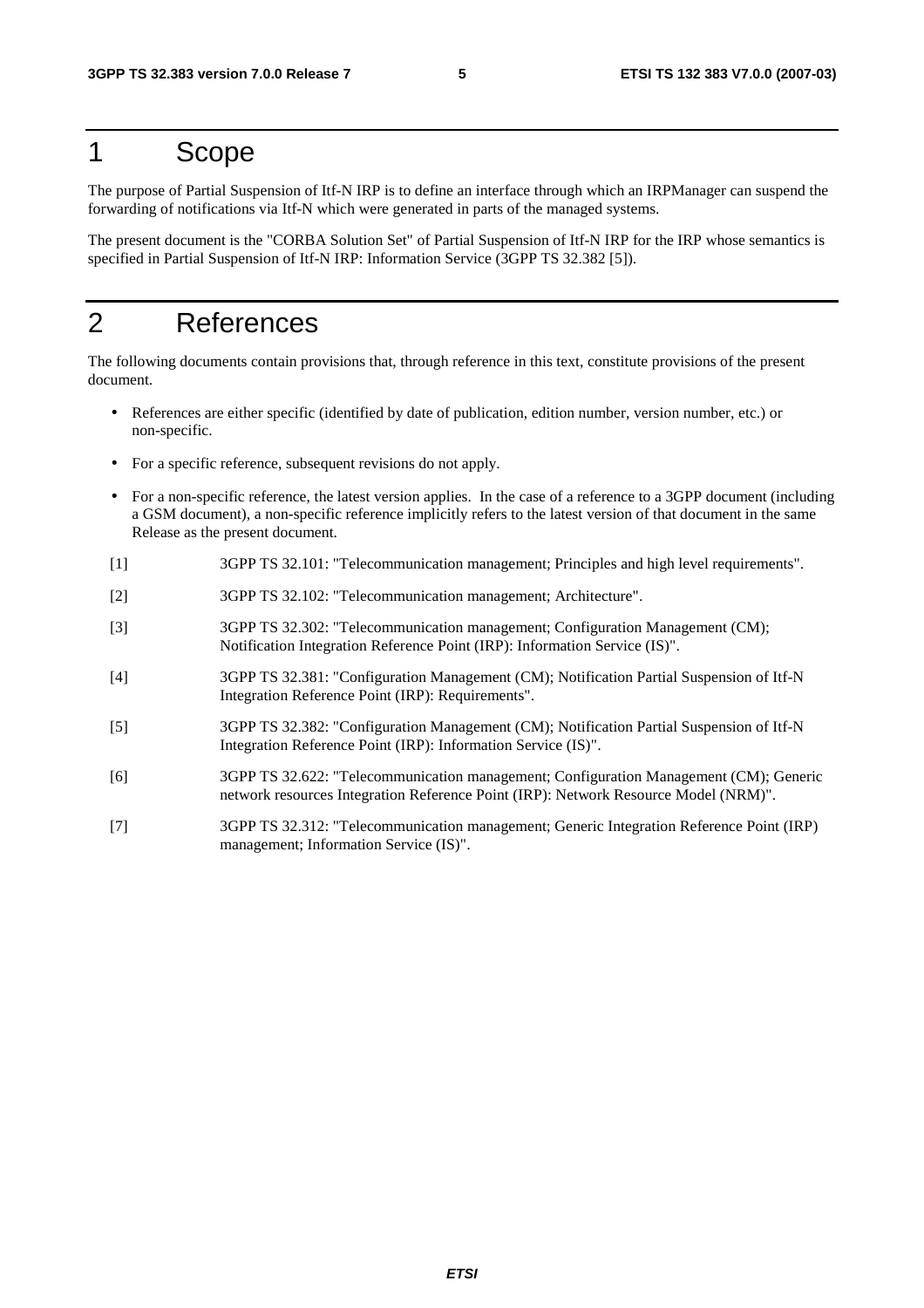### 3 Definitions and abbreviations

#### 3.1 Definitions

For the purposes of the present document, the following terms and definitions apply:

**IRP:** See 3GPP TS 32.101 [1].

**IRPAgent:** See 3GPP TS 32.102 [2].

**IRPManager:** See 3GPP TS 32.102 [2].

**Suspended notification:** See 3GPP TS 32.381 [4].

**Itf-N suspended managed instance:** See 3GPP TS 32.381 [4].

**Partial suspension of Itf-N:** See 3GPP TS 32.381 [4].

#### 3.2 Abbreviations

For the purposes of the present document, the following abbreviations apply:

| Information Service (see 3GPP TS 32.101 [1]) |
|----------------------------------------------|
|                                              |
|                                              |
|                                              |
|                                              |

## 4 Architectural features

The overall architectural feature of Partial Suspension of Itf-N IRP is specified in 3GPP TS 32.382 [5].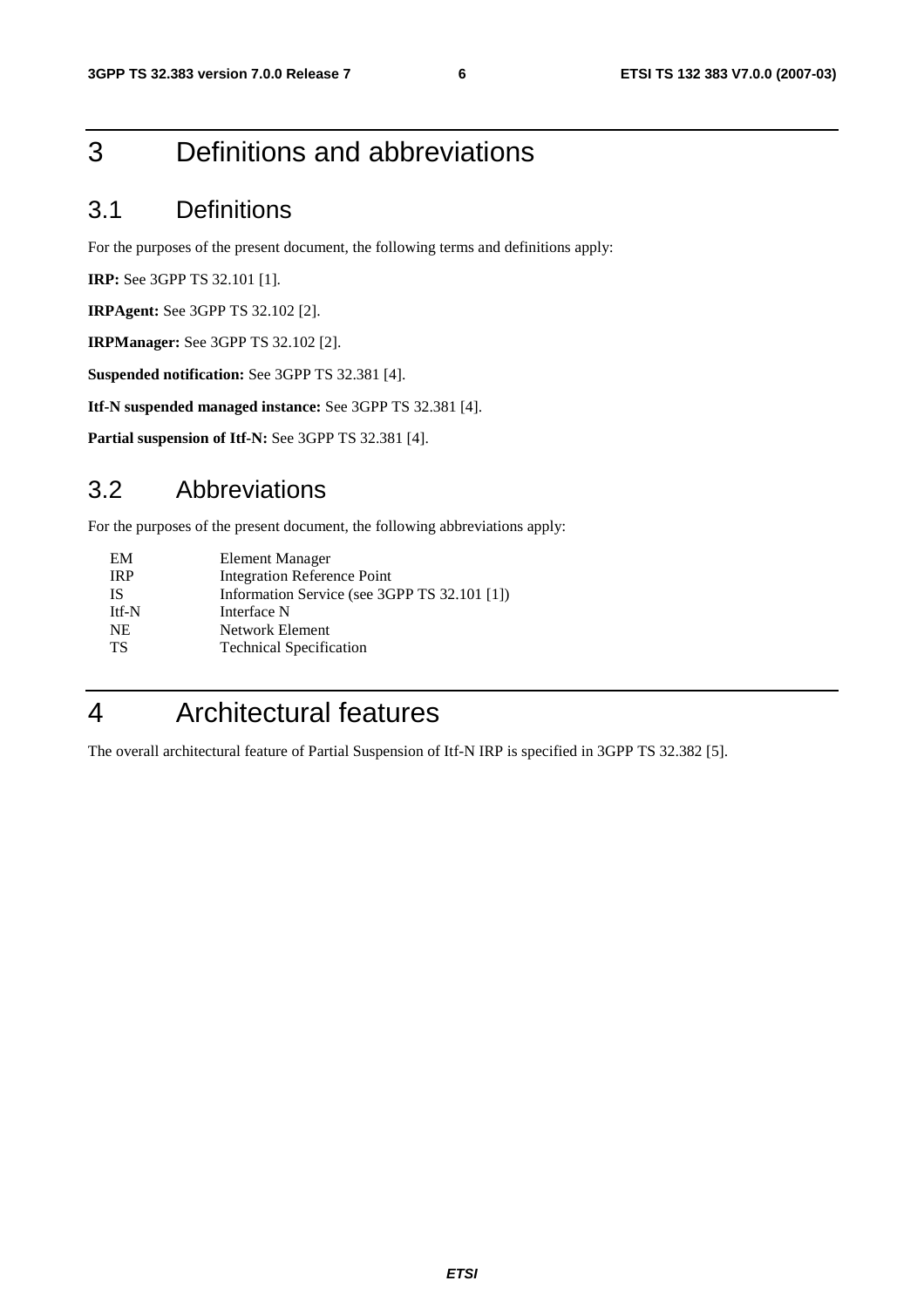## 5 Mapping

#### 5.1 General mappings

Not applicable.

#### 5.2 Operation and notification mapping

The Partial Suspension of Itf-N IRP: IS (see 3GPP TS 32.382 [6]) defines semantics of operations visible across the Partial Suspension of Itf-N IRP. Table 5.2-1 indicates mapping of these operations and notifications to their equivalents defined in this SS.

#### **Table 5.2-1: Mapping from IS Operation and Notification to SS equivalents**

| <b>IS Operation / Notification</b><br>(3GPP TS 32.382 [5]) | <b>SS Method</b>                       | Qualifier |
|------------------------------------------------------------|----------------------------------------|-----------|
| setPartialSuspensionOfItfN                                 | IsetPartialSuspensionOfItfN            | M         |
| removePartialSuspensionOfItfN                              | IremovePartialSuspensionOfItfN         | M         |
| readActivePartialSuspensionsOfItfN                         | IreadActivePartialSuspensionsOfItfN    |           |
| notifyChangeOfPartialSuspensionOfItfN                      | InotifyChangeOfPartialSuspensionOfItfN | M         |

#### 5.3 Operation parameter mapping

The Partial Suspension of Itf-N IRP: IS (see 3GPP TS 32.382 [6]) defines semantics of parameters carried in operations across the Partial Suspension of Itf-N IRP. The following tables indicate the mapping of these parameters, as per operation, to their equivalents defined in this SS.

#### **Table 5.3-1: Mapping from IS setPartialSuspensionOfItfN parameters to SS equivalents**

| <b>IS Operation parameter</b> | <b>SS Method parameter</b>                                                                                                                                                                                                                                                                                                                            | Qualifier |
|-------------------------------|-------------------------------------------------------------------------------------------------------------------------------------------------------------------------------------------------------------------------------------------------------------------------------------------------------------------------------------------------------|-----------|
| managerReference              | PartialSuspensionConstDefs::ManagerReference                                                                                                                                                                                                                                                                                                          | М         |
| baseMOInstance                | PartialSuspensionConstDefs::DNOpt                                                                                                                                                                                                                                                                                                                     | O         |
| scope                         | PartialSuspensionConstDefs::ScopeTypeConditional                                                                                                                                                                                                                                                                                                      | CМ        |
| partialSuspensionId           | PartialSuspensionConstDefs::PartialSuspensionIdConditional                                                                                                                                                                                                                                                                                            | CМ        |
|                               | conflictingPartialSuspensionList PartialSuspensionConstDefs::PartialSuspensionListConditional                                                                                                                                                                                                                                                         | CМ        |
| activationTime                | PartialSuspensionConstDefs::ActivationTimeOpt                                                                                                                                                                                                                                                                                                         | O         |
| status                        | Exceptions:<br>PartialSuspensionConstDefs::SetPartialSuspensionOfItfN<br>PartialSuspensionConstDefs::AtLeastOneInstanceAlreadySuspended<br>GenericIRPManagementSystem::ParameterNotSupported,<br>GenericIRPManagementSystem::InvalidParameter,<br>GenericIRPManagementSystem::ValueNotSupported,<br>GenericIRPManagementSystem::OperationNotSupported | м         |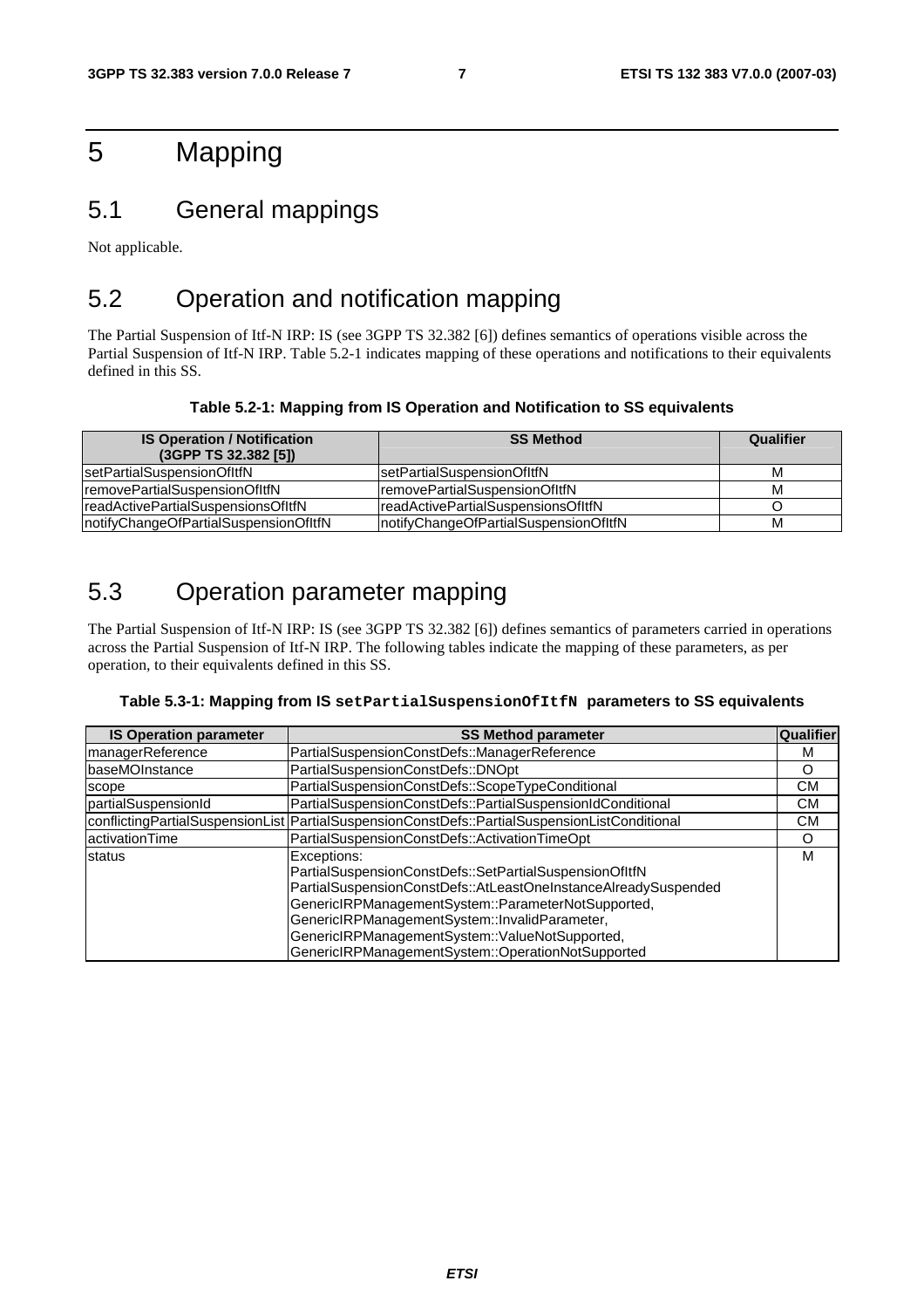| Table 5.3-2: Mapping from IS ${\tt removePartials}$ uspen ${\tt sidSub}($ parameters to SS equivalents |  |
|--------------------------------------------------------------------------------------------------------|--|
|                                                                                                        |  |

| <b>IS Operation parameter</b> | <b>SS Method parameter</b>                                                                                                                                                                                                                                                             | Qualifier |
|-------------------------------|----------------------------------------------------------------------------------------------------------------------------------------------------------------------------------------------------------------------------------------------------------------------------------------|-----------|
| managerReference              | PartialSuspensionConstDefs::ManagerReference                                                                                                                                                                                                                                           | м         |
| partialSuspensionId           | PartialSuspensionConstDefs::PartialSuspensionId                                                                                                                                                                                                                                        | M         |
| status                        | Exceptions:<br>PartialSuspensionConstDefs::RemovePartialSuspensionOfItfN<br>GenericIRPManagementSystem::ParameterNotSupported,<br>GenericIRPManagementSystem::InvalidParameter,<br>GenericIRPManagementSystem::ValueNotSupported,<br>GenericIRPManagementSystem::OperationNotSupported | м         |

#### **Table 5.3-3: Mapping from IS readActivePartialSuspensionsOfItfN parameters to SS equivalents**

| <b>IS Operation parameter</b> | <b>SS Method parameter</b>                                                                                                                                                                                                                                                                  | <b>Qualifier</b> |
|-------------------------------|---------------------------------------------------------------------------------------------------------------------------------------------------------------------------------------------------------------------------------------------------------------------------------------------|------------------|
| activePartialSuspensionList   | PartialSuspensionConstDefs::PartialSuspensionListConditional                                                                                                                                                                                                                                | CМ               |
| status                        | Exceptions:<br>PartialSuspensionConstDefs::ReadActivePartialSuspensionsOfItfN<br>GenericIRPManagementSystem::ParameterNotSupported,<br>GenericIRPManagementSystem::InvalidParameter,<br>GenericIRPManagementSystem::ValueNotSupported,<br>GenericIRPManagementSystem::OperationNotSupported | м                |

## 5.4 Notification parameter mapping

#### **Table 5.4-1: Mapping from IS** notifyChangeOfPartialSuspensionOfItfN **parameters to SS equivalents**

| <b>IS Operation parameter</b> | <b>SS Method parameter</b>                       | <b>Qualifier</b> |
|-------------------------------|--------------------------------------------------|------------------|
| managerReference              | PartialSuspensionConstDefs::ManagerReference     | M                |
| typeOfChange                  | PartialSuspensionConstDefs::TypeOfChange         | M                |
| partialSuspensionId           | PartialSuspensionConstDefs::PartialSuspensionId  | M                |
| <b>baseMOInstance</b>         | PartialSuspensionConstDefs::DNOpt                | CO               |
| scope                         | PartialSuspensionConstDefs::ScopeTypeConditional | <b>CM</b>        |
| activationTime                | PartialSuspensionConstDefs::ActivationTimeOpt    | CO               |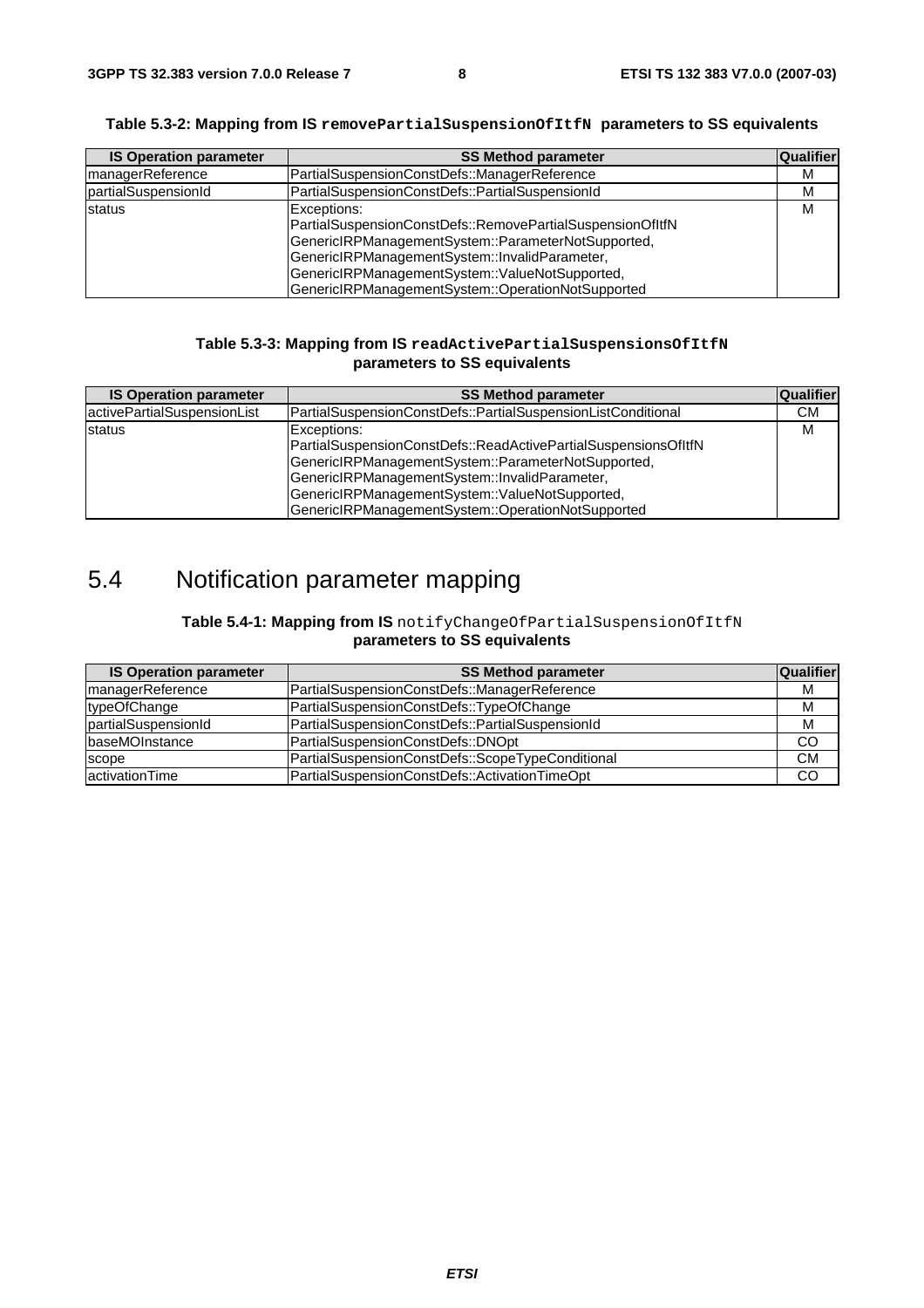### Annex A (normative): IDL specifications

// File: PartialSuspensionConstDefs.idl

#### A.1 IDL specification (file name "PartialSuspensionConstDefs.idl")

```
#ifndef _PARTIAL_SUSPENSION_CONST_DEFS_IDL_ 
#define _PARTIAL_SUSPENSION_CONST_DEFS_IDL_ 
#include <TimeBase.idl> 
#include <KernelCmConstDefs.idl> 
#include <NotificationIRPConstDefs.idl> 
// This statement must appear after all include statements 
#pragma prefix "3gppsa5.org" 
/* ## Module: PartialSuspensionConstDefs */ 
module PartialSuspensionConstDefs 
{ 
/******************************************************************/ 
/* definition of types used in operations for Partial Suspension: */ 
/******************************************************************/ 
/* types used in several operations: */ 
    typedef string ManagerReference; 
    typedef string PartialSuspensionId; 
    /* 
    PartialSuspensionIdConditional is a type carrying a conditional parameter. 
    The boolean shall be TRUE, if the condition described in TS 32.382 is fulfilled. 
    In this case the value is present. Otherwise the value is be absent. 
 */ 
   union PartialSuspensionIdConditional switch (boolean) 
    { 
       case TRUE: PartialSuspensionId value; 
    }; 
    /* 
   DNOpt is a type carrying an optional parameter. 
    If the boolean is TRUE, then the value is present. 
    Otherwise the value is absent. 
    */ 
   union DNOpt switch (boolean) 
    { 
       case TRUE: KernelCmConstDefs::DN value; 
    }; 
/ *
    ScopeTypeConditional is a type carrying a conditional parameter. 
    The boolean shall be TRUE, if the condition described in TS 32.382 is fulfilled. 
    In this case the value is present. Otherwise the value is be absent. 
    */ 
   union ScopeTypeConditional switch (boolean) 
    { 
       case TRUE: KernelCmConstDefs::ScopeType value; 
    };
```

```
typedef TimeBase::UtcT ActivationTime;
```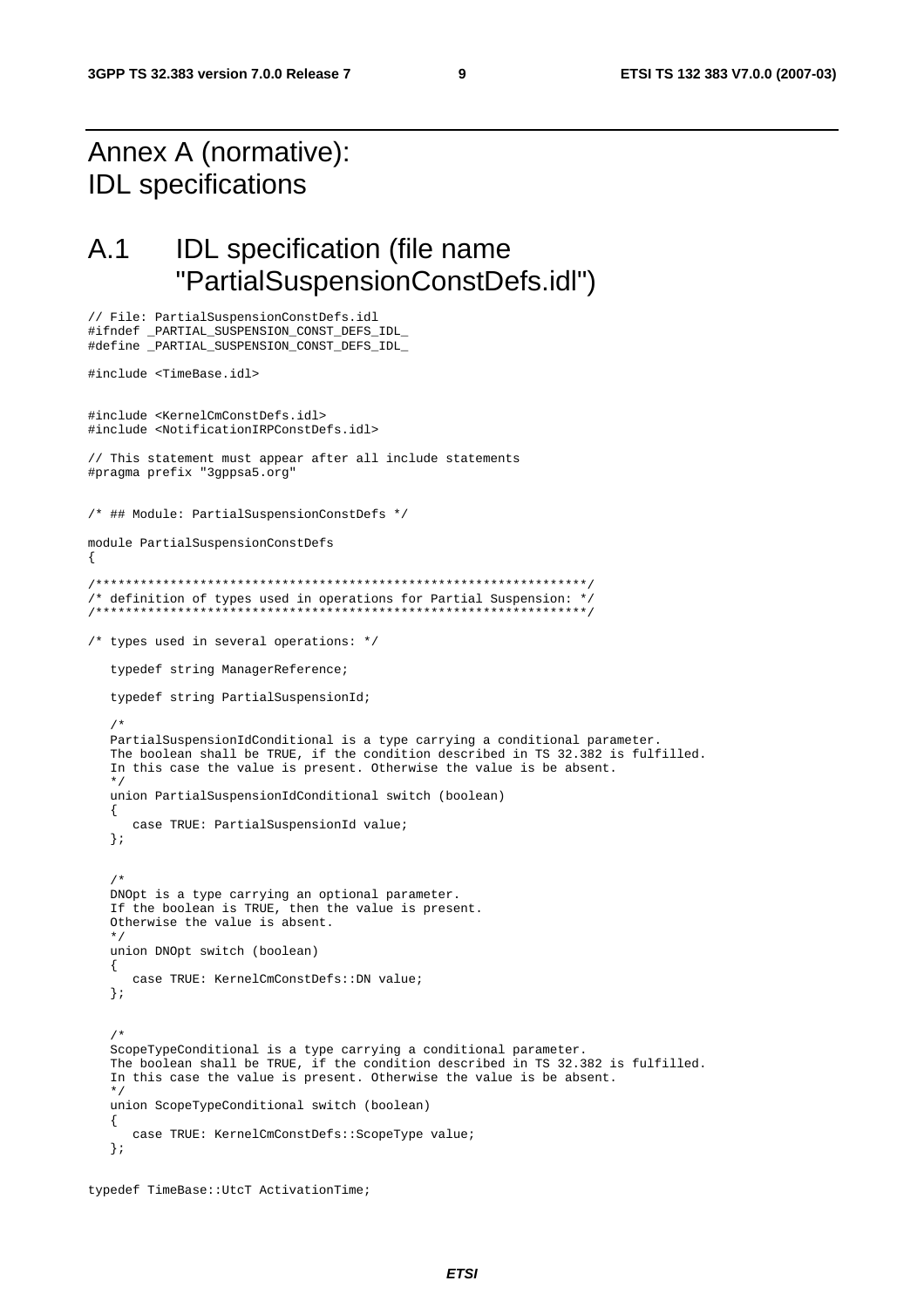```
 /* 
   ActivationTimeOpt is a type carrying an optional parameter. 
    If the boolean is TRUE, then the value is present. 
    Otherwise the value is absent. 
 */ 
    union ActivationTimeOpt switch (boolean) 
    { 
       case TRUE: ActivationTime value; 
    }; 
    struct PartialSuspensionParameter 
\left\{ \begin{array}{ccc} 1 & 1 \\ 1 & 1 \end{array} \right\} KernelCmConstDefs::DN baseObjectInstance; 
       KernelCmConstDefs::ScopeType scope; 
       ActivationTimeOpt activationTime; 
       }; 
    typedef sequence<PartialSuspensionParameter> PartialSuspensionParameterList; 
    /* 
    PartialSuspensionParameterListConditional is a type carrying a conditional parameter. 
    The boolean shall be TRUE, if the condition described in TS 32.382 is fulfilled. 
    In this case the value is present. Otherwise the value is be absent. 
 */ 
   union PartialSuspensionParameterListConditional switch (boolean) 
    { 
      case TRUE: PartialSuspensionParameterList value; 
    }; 
    struct PartialSuspension 
       { 
       PartialSuspensionId partialSuspensionId; 
       PartialSuspensionParameterListConditional partialSuspensionParameterList; 
       }; 
    typedef sequence<PartialSuspension> PartialSuspensionList; 
    /* 
    PartialSuspensionListConditional is a type carrying a conditional parameter. 
    The boolean shall be TRUE, if the condition described in TS 32.382 is fulfilled. 
    In this case the value is present. Otherwise the value is be absent. 
    */ 
   union PartialSuspensionListConditional switch (boolean) 
    { 
       case TRUE: PartialSuspensionList value; 
    }; 
    enum Status {SUCCESS, FAILURE}; 
    enum TypeOfChange { SET_PARTIAL_SUSPENSION, REMOVE_PARTIAL_SUSPENSION }; 
/* types used in operation setPartialSuspensionOfItfN: */ 
    /* no typedef specifically for this operation */ 
/* types used in operation removePartialSuspensionOfItfN: */ 
    /* no typedef specifically for this operation */ 
/* types used in operation readActivePartialSuspensionsOfItfN: */ 
    /* no typedef specifically for this operation */ 
/*******************************************************************/ 
/* definition of types in nofications for partial suspension :: */
/*******************************************************************/ 
interface AttributeNameValue
```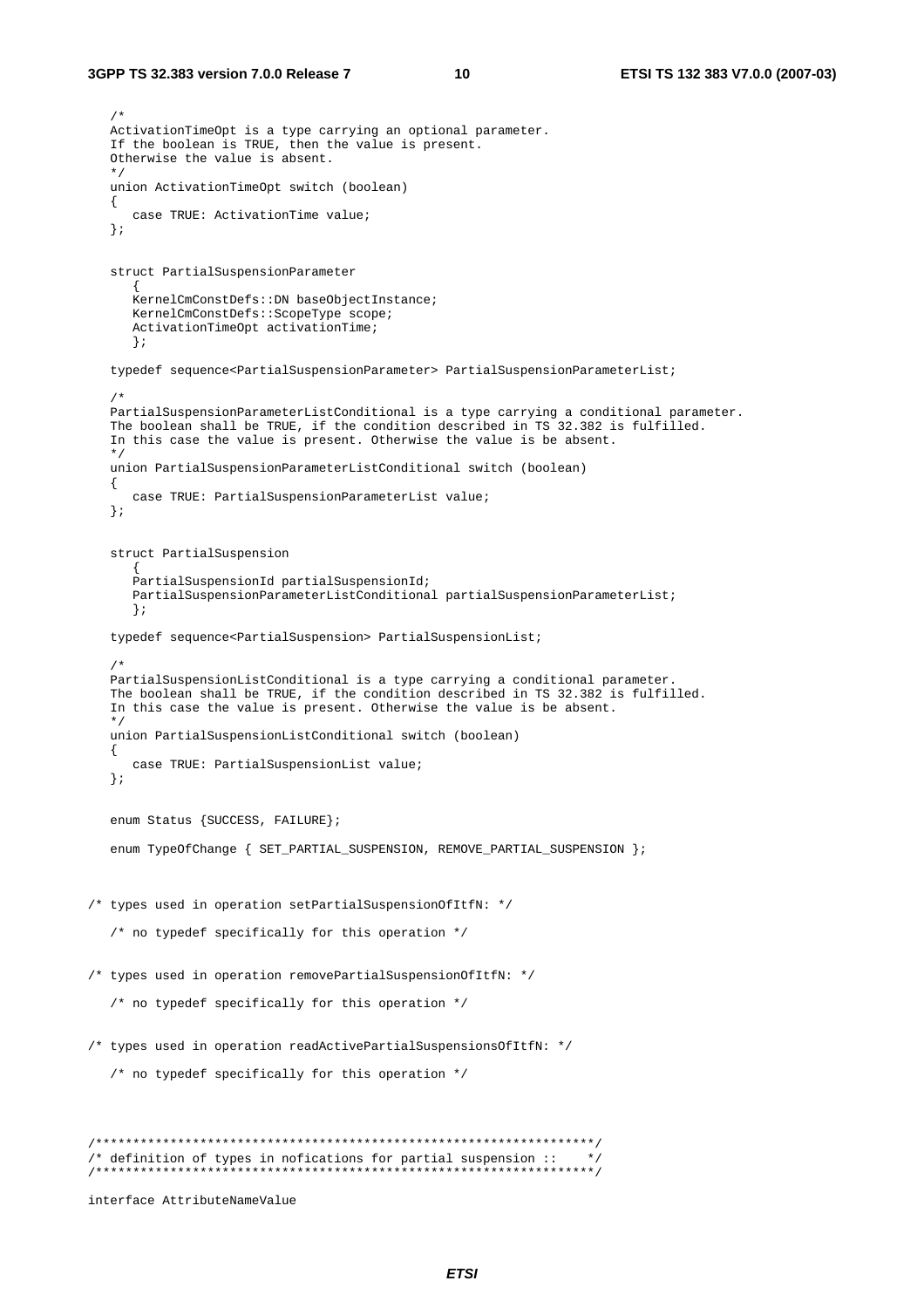```
 { 
   const string MANAGER_REFERENCE = "MANAGER_REFERENCE"; 
   const string TYPE_OF_CHANGE = "TYPE_OF_CHANGE"; 
   const string PARTIAL_SUSPENSION_ID = "PARTIAL_SUSPENSION_ID"; 
 const string BASE_MO_INSTANCE = "BASE_MO_INSTANCE"; 
 const string SCOPE = "SCOPE"; 
   const string ACTIVATION_TIME = "ACTIVATION_TIME"; 
   };
```
/\* types used in notification notifyChangeOfPartialSuspensionOfItfN: \*/

```
\prime^{\star} no typedef specifically for this notfication */
```
};

#endif // \_PARTIAL\_SUSPENSION\_CONST\_DEFS\_IDL\_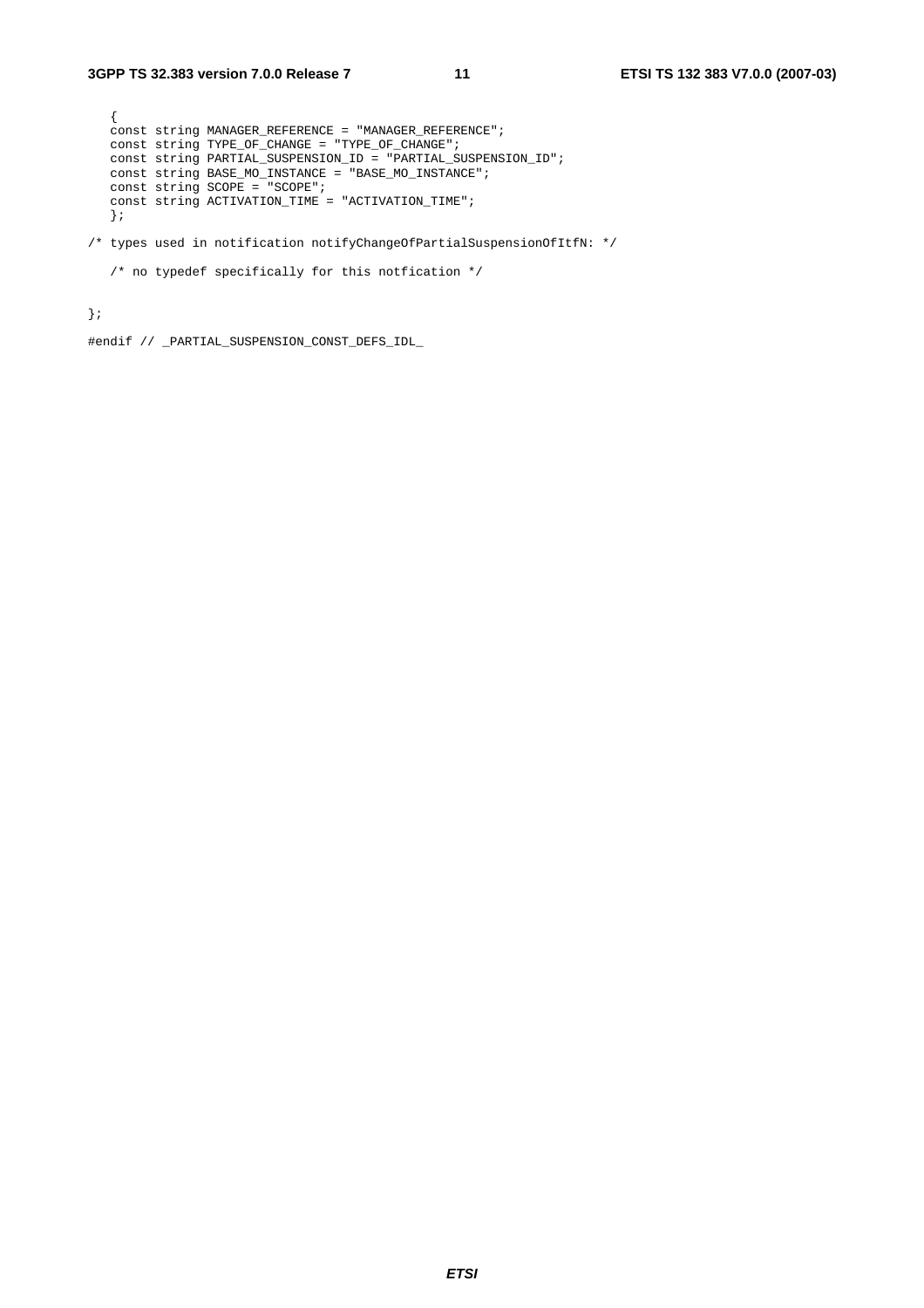## A.2 IDL specification (file name "PartialSuspensionSystem.idl")

```
//File: PartialSuspensionSystem.idl 
#ifndef _PARTIAL_SUPENSION_IRP_SYSTEM_IDL_ 
#define _PARTIAL_SUPENSION_IRP_SYSTEM_IDL_ 
#include <PartialSuspensionConstDefs.idl> 
#include <GenericIRPManagementSystem.idl> 
// This statement must appear after all include statements 
#pragma prefix "3gppsa5.org" 
/* ## Module: PartialSuspensionSystem */ 
module PartialSuspensionSystem 
{ 
    /* 
    If the system fails to complete an operation, then it can provide a reason 
    to qualify the exception. The semantics carried in this reason are outside 
    the scope of the present document. 
 */ 
   exception SetPartialSuspensionOfItfN { string reason; };
   exception RemovePartialSuspensionOfItfN { string reason; };
   exception ReadActivePartialSuspensionsOfItfN { string reason; };
    interface partialSuspension 
\{ /* for the purpose of this operation see 3GPP TS 32.382 */ 
       PartialSuspensionConstDefs::Status setPartialSuspensionOfItfN 
\overline{a} in PartialSuspensionConstDefs::ManagerReference managerReference, 
          in PartialSuspensionConstDefs::DNOpt baseMOInstance, 
          in PartialSuspensionConstDefs::ScopeTypeConditional scope, 
          out PartialSuspensionConstDefs::PartialSuspensionIdConditional partialSuspensionId, 
          out PartialSuspensionConstDefs::PartialSuspensionListConditional 
              conflictingPartialSuspensionList, 
          out PartialSuspensionConstDefs::ActivationTimeOpt activationTime 
 ) 
       raises 
\overline{a} SetPartialSuspensionOfItfN, 
          GenericIRPManagementSystem::ParameterNotSupported, 
          GenericIRPManagementSystem::InvalidParameter, 
          GenericIRPManagementSystem::ValueNotSupported, 
          GenericIRPManagementSystem::OperationNotSupported 
          ); 
       /* for the purpose of this operation see 3GPP TS 32.382 */ 
       PartialSuspensionConstDefs::Status removePartialSuspensionOfItfN 
\overline{a} in PartialSuspensionConstDefs::ManagerReference managerReference, 
          in PartialSuspensionConstDefs::PartialSuspensionId partialSuspensionId 
 ) 
       raises 
\overline{a} RemovePartialSuspensionOfItfN, 
          GenericIRPManagementSystem::ParameterNotSupported, 
          GenericIRPManagementSystem::InvalidParameter, 
          GenericIRPManagementSystem::ValueNotSupported, 
          GenericIRPManagementSystem::OperationNotSupported 
          ); 
       /* for the purpose of this operation see 3GPP TS 32.382 */ 
       PartialSuspensionConstDefs::Status readActivePartialSuspensionsOfItfN 
\overline{a} out PartialSuspensionConstDefs::PartialSuspensionListConditional 
                 activePartialPuspensionList 
 ) 
       raises
```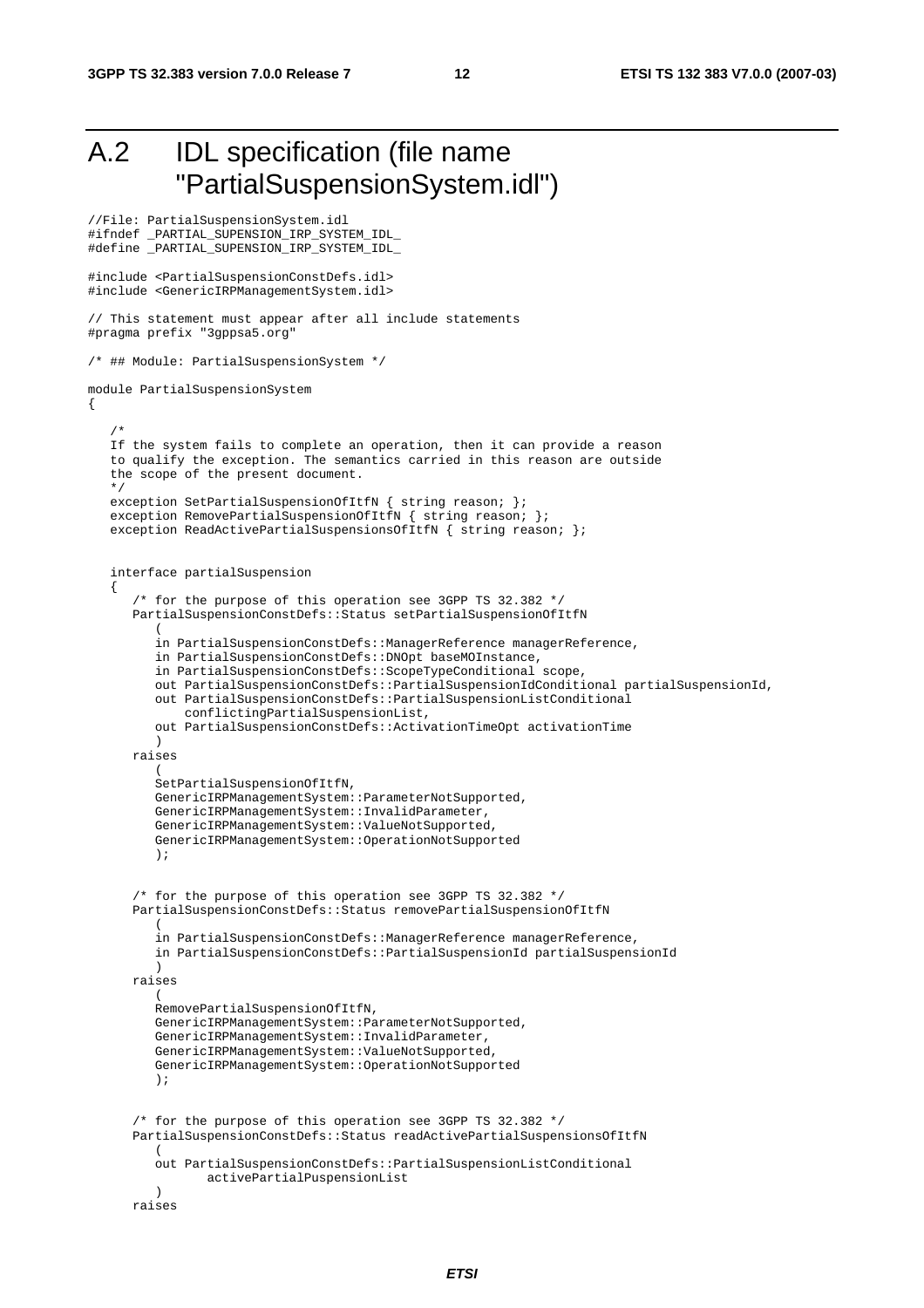```
 ( 
         ReadActivePartialSuspensionsOfItfN, 
 GenericIRPManagementSystem::ParameterNotSupported, 
 GenericIRPManagementSystem::InvalidParameter, 
 GenericIRPManagementSystem::ValueNotSupported, 
         GenericIRPManagementSystem::OperationNotSupported 
         ); 
   };
```
};

#endif // \_PARTIAL\_SUPENSION\_IRP\_SYSTEM\_IDL\_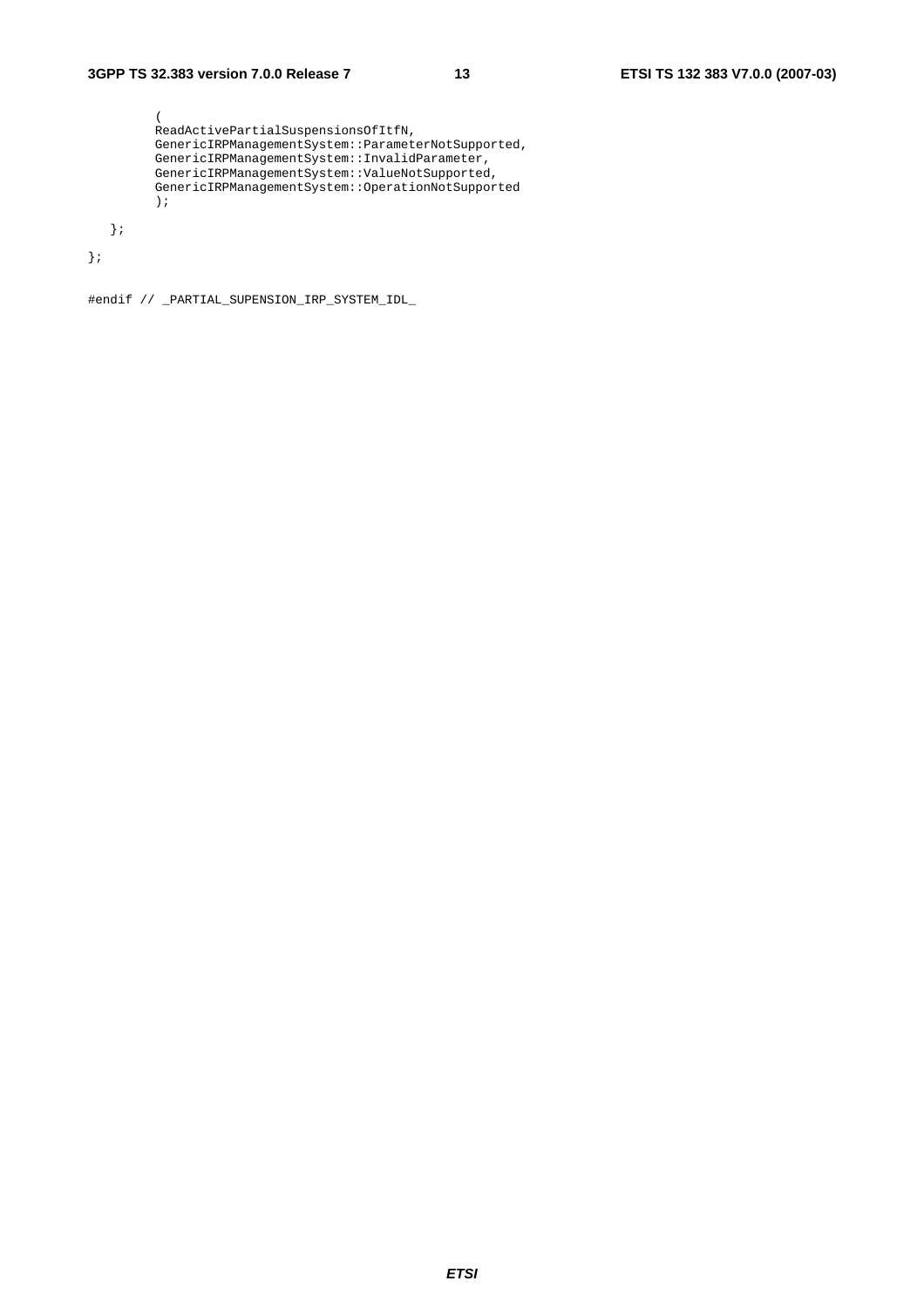```
A.3 IDL specification (file name 
            "PartialSuspensionOfItfNNotifications.idl") 
//File: PartialSuspensionOfItfNNotifications.idl 
#ifndef _PARTIAL_SUSPENSION_OF_ITFN_NOTIFICATIONS_IDL_ 
#define _PARTIAL_SUSPENSION_OF_ITFN_NOTIFICATIONS_IDL_ 
#include <PartialSuspensionConstDefs.idl> 
#include <NotificationIRPNotifications.idl> 
// This statement must appear after all include statements 
#pragma prefix "3gppsa5.org" 
/* ## Module: PartialSuspensionOfItfNNotifications 
This contains the specification of notifications of Partial Suspension of Itf-N. 
========================================================================== 
*/ 
module PartialSuspensionOfItfNNotifications 
{ 
    /* Constant definitions for the notifyChangeOfPartialSuspensionOfItfN notification */ 
    interface notifyChangeOfPartialSuspensionOfItfN: NotificationIRPNotifications::Notify 
\{ const string EVENT_TYPE = "notifyChangeOfPartialSuspensionOfItfN"; 
       /** 
       * This constant defines the name of the ManagerReference property, 
       * which is transported in the filterable_body fields. 
       * The data type for the value of this property is 
       * PartialSuspensionConstDefs::ManagerReference. 
       */ 
      const string MANAGER REFERENCE =
          PartialSuspensionConstDefs::AttributeNameValue::MANAGER_REFERENCE; 
       /** 
       * This constant defines the name of the TypeOfChange property, 
       * which is transported in the filterable_body fields. 
       * The data type for the value of this property is 
       * PartialSuspensionConstDefs::TypeOfChange. 
       */ 
      const string TYPE OF CHANGE =
          PartialSuspensionConstDefs::AttributeNameValue::TYPE_OF_CHANGE; 
       /** 
       * This constant defines the name of the PartialSuspensionId property, 
       * which is transported in the filterable_body fields. 
       * The data type for the value of this property is 
       * PartialSuspensionConstDefs::PartialSuspensionId. 
       */ 
       const string PARTIAL_SUSPENSION_ID = 
          PartialSuspensionConstDefs::AttributeNameValue::PARTIAL_SUSPENSION_ID; 
       /** 
       * This constant defines the name of the BaseMOInstance property, 
       * which is transported in the filterable_body fields. 
       * The data type for the value of this property is 
       * PartialSuspensionConstDefs::DNOpt. 
       */ 
       const string BASE_MO_INSTANCE = 
          PartialSuspensionConstDefs::AttributeNameValue::BASE_MO_INSTANCE; 
       /** 
       * This constant defines the name of the Scope property, 
       * which is transported in the filterable_body fields. 
       * The data type for the value of this property is 
       * PartialSuspensionConstDefs::ScopeTypeConditional. 
       */ 
       const string SCOPE = 
          PartialSuspensionConstDefs::AttributeNameValue::SCOPE;
```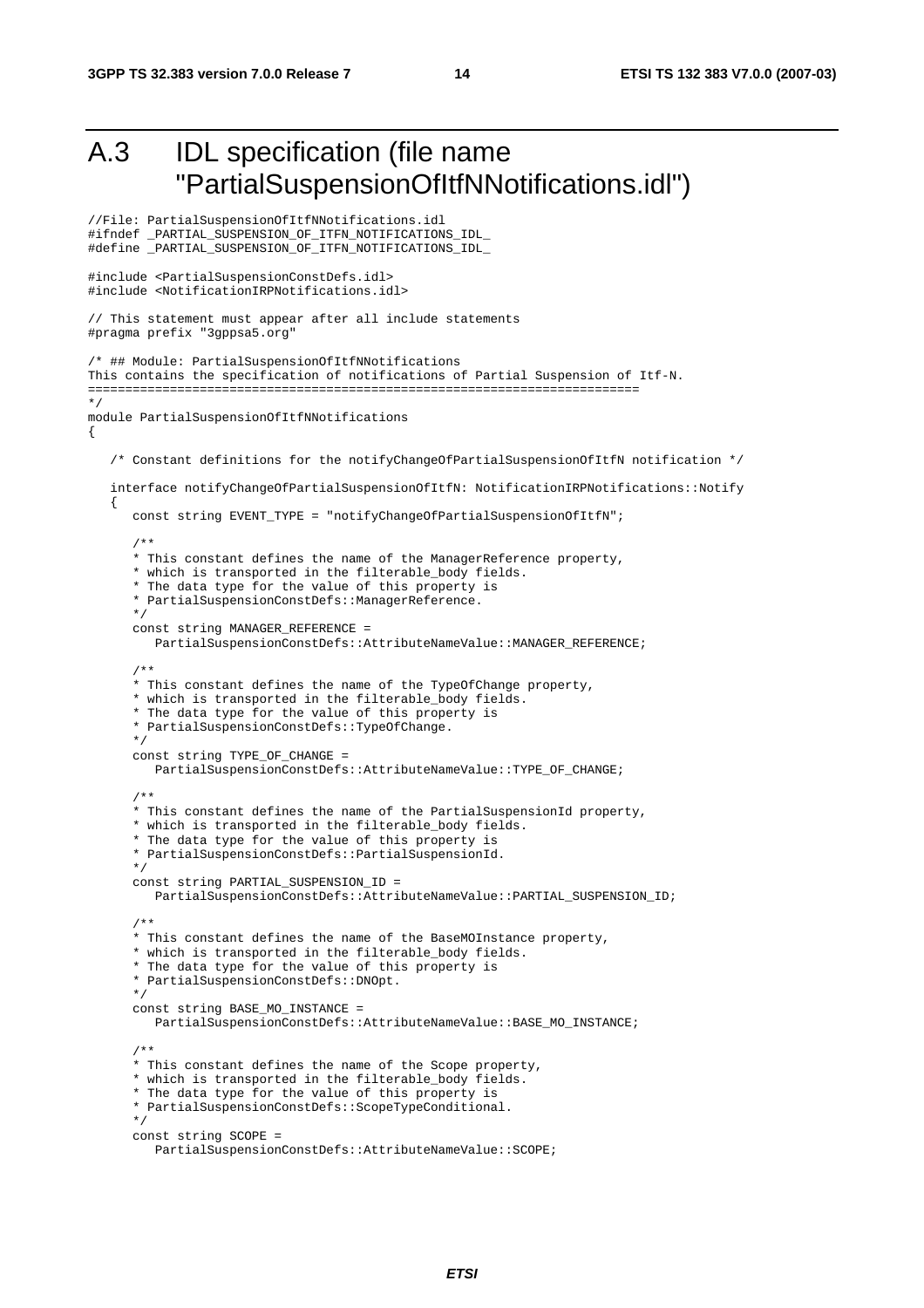#### **3GPP TS 32.383 version 7.0.0 Release 7 15 ETSI TS 132 383 V7.0.0 (2007-03)**

```
 /** 
 * This constant defines the name of the ActivationTime property, 
 * which is transported in the filterable_body fields. 
      * The data type for the value of this property is 
      * PartialSuspensionConstDefs::ActivationTimeOpt. 
      */ 
      const string ACTIVATION_TIME = 
        PartialSuspensionConstDefs::AttributeNameValue::ACTIVATION_TIME;
```
};

};

#endif // \_PARTIAL\_SUSPENSION\_OF\_ITFN\_NOTIFICATIONS\_IDL\_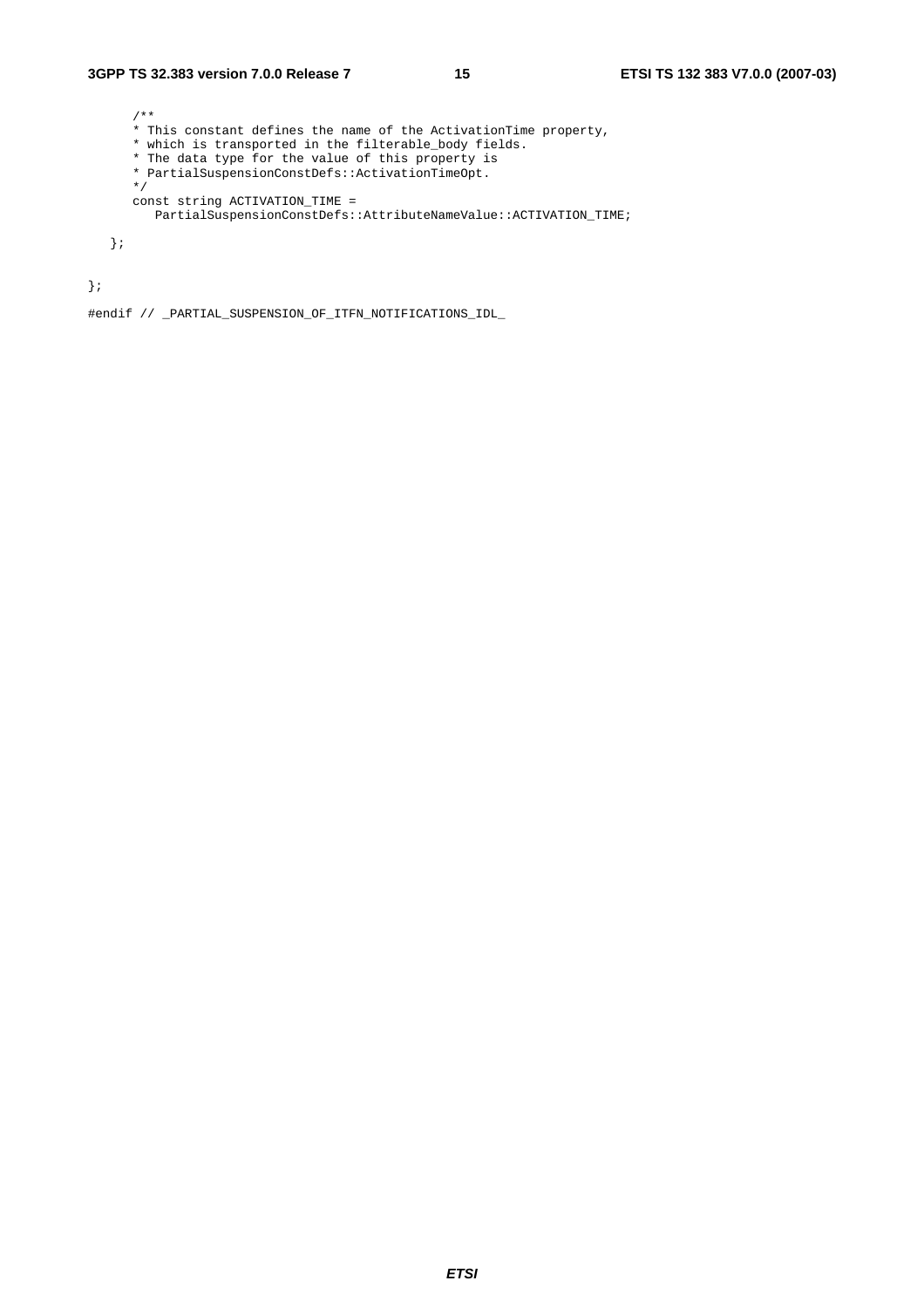## Annex B (informative): Change history

|          | <b>Change history</b> |                 |           |    |                                 |               |       |            |
|----------|-----------------------|-----------------|-----------|----|---------------------------------|---------------|-------|------------|
| Date     | TSG #                 | <b>TSG Doc.</b> | <b>CR</b> |    | <b>Subject/Comment</b>          | Cat           | Old   | <b>New</b> |
| Mar 2007 | SA 35                 | SP-070060       | $- -$     | -- | Submitted to SA#35 for Approval | $\sim$ $\sim$ | 1.0.0 | 7.0.0      |
|          |                       |                 |           |    |                                 |               |       |            |
|          |                       |                 |           |    |                                 |               |       |            |
|          |                       |                 |           |    |                                 |               |       |            |